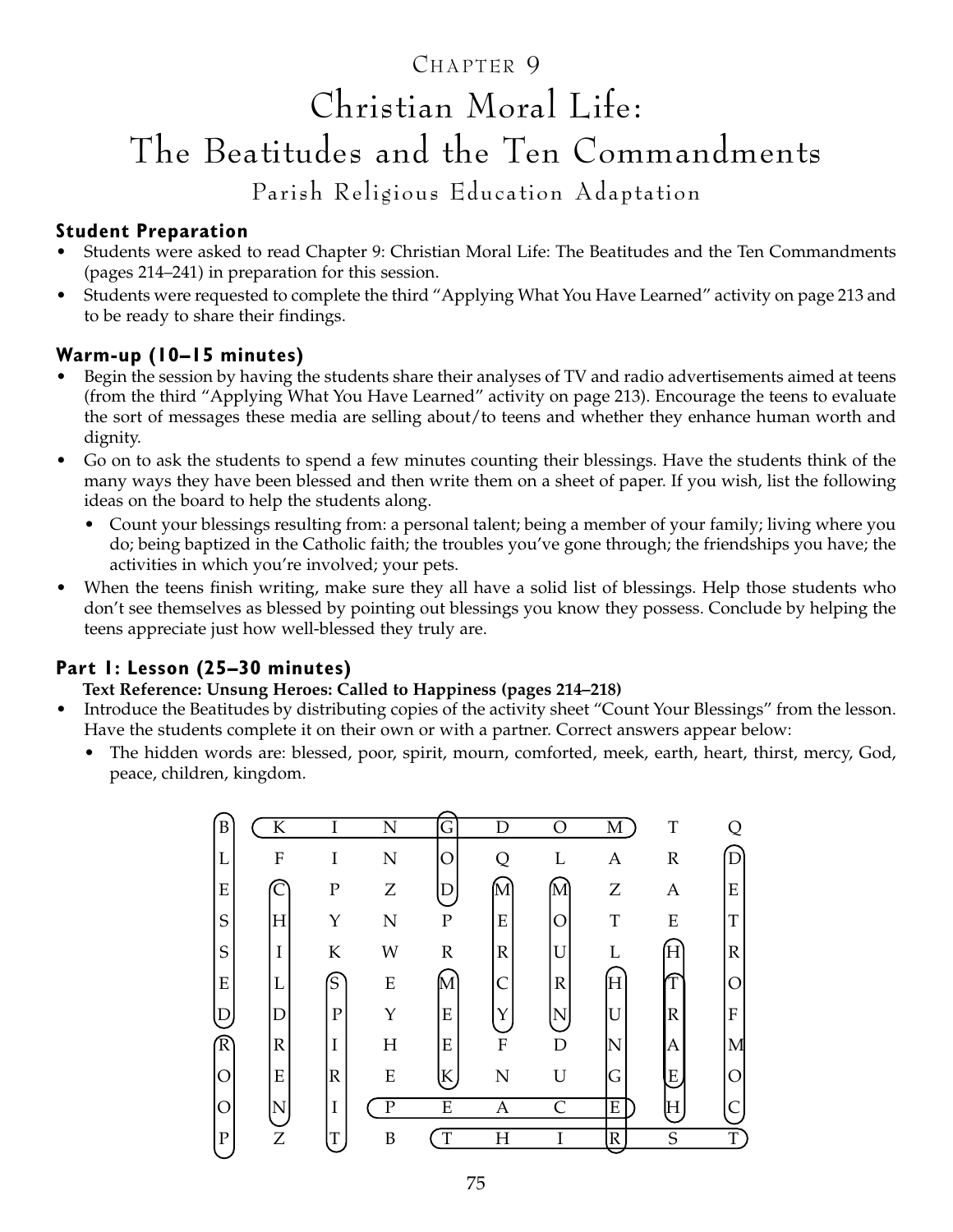Blessed are the poor in spirit, for theirs is the kingdom of heaven. Blessed are they who mourn, for they will be comforted. Blessed are the meek, for they shall inherit the earth. Blessed are they who hunger and thirst for righteousness, for they shall be satisfied. Blessed are the merciful, for they will be shown mercy. Blessed are the clean of heart, for they will see God. Blessed are the peacemakers, for they will be called children of God. Blessed are they who are persecuted for the sake of righteousness, for theirs is the kingdom of heaven.

- After checking responses, go on to explain to the teens that the Beatitudes confound us. We wonder how the poor, the sorrowing, the down and out, or the persecuted can be blessed. The Beatitudes reverse what we consider important. Jesus insists that in the world of God's blessings the marginalized have the center stage, the meek inherit, and peacemakers are God's children, not traitors to the state. The Beatitudes describe a world in which showing mercy, seeking God, taking insults, hungering for justice, and grieving for loved ones brings blessings among us. The Beatitudes possess a holistic perspective. They offer a vision of wholeness that leaves no one out.
- To help the teens better appreciate the Beatitudes, read them out loud—one at a time—and ask the teens the following questions:
	- Begin by pointing out that the "poor in spirit" are people who know they need God. They realize that they cannot save themselves, that life and grace are gifts. Then, ask: If you feel that you need God, do you let God know? Why or why not?
	- Read the second Beatitude. Ask: Who has helped you deal with sorrow or suffering? How? Whom have you helped?
	- Read the third Beatitude. Explain that the meek are not the wimpy. Rather, they are people who recognize that they cannot really possess people or creation. The meek recognize that all is gift, and so they are humble and helpful. Ask: Of all the things you *have*, what do you really *need*? What are you willing to "let go of" to be able to help other people?
	- Read the fourth Beatitude. Explain that those who hunger and thirst for righteousness are people whose greatest desire is to do what God asks of them. These are folk who crave goodness, whose eyes are on the prize. Ask: What is the most important thing in your life? What would you do to get it?
	- Read the fifth Beatitude. Ask: What people are calling you to be merciful for them? Can you show mercy by standing up for a nerd who is being picked on or by talking to kids who are outside the "in crowd"? What is one way you can act with mercy by taking a step in the "foot of charity"?
	- Read the sixth Beatitude. Explain to the students that the clean of heart are people who see beyond "surface" things. They really focus on others to get to the heart of the matter. Ask: Who do you know who sees that there is more to you than meets the eye?
	- Read the seventh Beatitude. Point out that the term "peacemaker" appears here and nowhere else in the entire Bible. Jesus wants us to know that those who make peace are mending the tears in the social fabric. They do God's work. Then ask: What do you think the peacemaker Dr. Martin Luther King, Jr., meant when he said, "There is no way to peace. Peace is the way"? How can you be a peacemaker in your family? Your school? Among your friends?
	- Read the final Beatitude. Remind the teens that Jesus not only preached the Beatitudes, he lived them, and that cost him. Down through the ages, it has also cost his followers. It continues to cost those trying to live Christian lives today. Write the following quote from G. K. Chesterton on the board: **"Christianity has not been tried and found wanting. Christianity has been found difficult and not tried."** Then, ask the teens: If you were accused, brought to court, and tried for being a Christian, would you be convicted? Would you be *willing* to be convicted?
- Divide the class into eight small groups. Assign one Beatitude to each group. Have the groups list ways in which they see their peers honoring the Beatitude, that is, mourning, being merciful, acting as peacemakers, etc. Then ask the teens to list ways their peers are *not* honoring the Beatitude: ways they ignore what should cause them to mourn, refuse mercy, choose violence over peace, etc. (*Note*: If necessary, remind the class that they are to list general ways of behaving, not the actions of specific individuals.)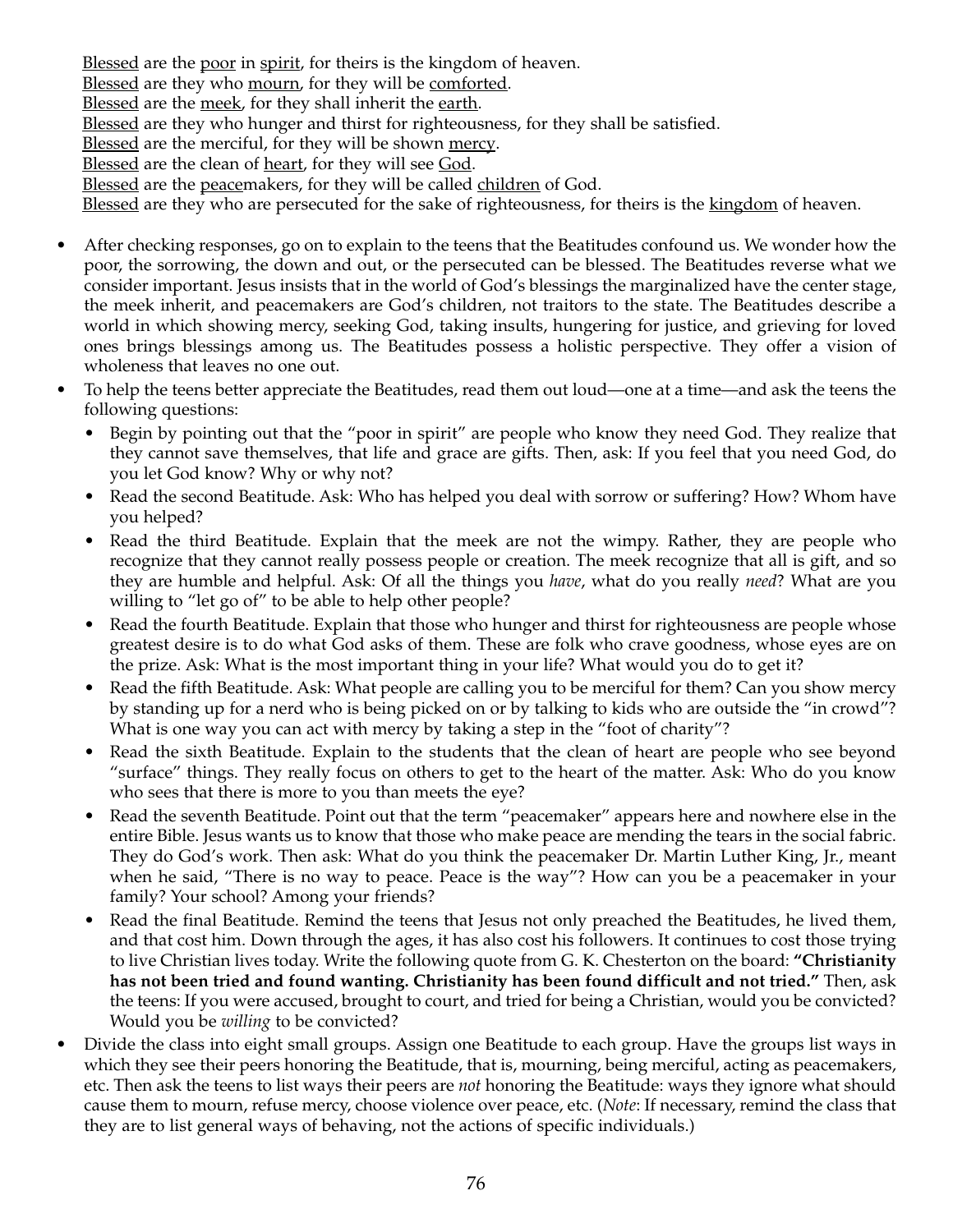Ask each group to choose a spokesperson to share lists with the class. While the groups are sharing, invite dialogue about the issues that are raised.

Finally, ask for the teens' responses to the first two "Discussion Questions" on page 218.

#### **Break/Art Exercise (20–25 minutes)**

- Join the students in a break with refreshments.
- Have newspapers, magazines, and art materials available. Direct the students to remain in their small groups and to use headlines, photos, and articles from the newspapers and magazines to create a collage illustrating the Beatitude they were assigned earlier. As the students work, consider playing a recording of a Beatitudes song such as "Blest Are They" by David Haas or "Beatitudes" by the Dameans.
- When the groups finish their collages, allow them to present their work to the class. Be sure to post the completed collages around the meeting space.

#### **Part 2: Lesson (30–40 minutes)**

**Text Reference: Love God: The First Three Commandments; Love Your Neighbor: The Fourth through Tenth Commandments (pages 218–240)**

- Introduce the Ten Commandments by writing the following Scripture references on the board: **Exodus 20:1–17** and **Deuteronomy 5:6–21**. Have strong readers read each reference aloud. Remind the students that until God gave Moses the Ten Commandments, the Hebrews were a pretty motley group. It is the Ten Commandments (the Sinai covenant) that make the Hebrews a people with common values. In the Sinai covenant God agrees to be Israel's God, and the people agree to keep the Ten Commandments. These rules transform a mob of individuals into a *holy community*. The Commandments help the people—and us—know God's will, and they lay out guidelines for us to follow as we strive to remain faithful to God.
- Now that the teens have heard the commandments proclaimed from the Scriptures, have them close their Bibles and textbooks and see if they can recall all ten by heart. List them on the board. If the teens don't know the Ten Commandments by heart, encourage them to memorize them.
- Take time to stress once again that the Hebrew people did not see the Commandments as restraints. Rather, they experienced them as release—release from floundering in faith to following in faith. Call on different students to read the passages aloud from their Bibles: Psalm 19:8–11; Psalm 119:17–20; and Psalm 119:97–100. Emphasize how the psalmist *rejoices* in the Law of God.
- Point out that the Commandments are all imperatives: "Do this! Don't do that!" Explain that the Commandments take this form because the authors of the Bible knew that imperatives are easier to pass on and to remember than are declaratives. For example, it's easier for a parent to warn a child—and a child to remember—"Hot! Don't touch the stove!" than it is to explain and, certainly, remember the properties of combustion and their effect on human skin. Go on to tell the teens that although most of the Commandments are negative imperatives, they all can be "translated" into positive statements that help us live faithful lives.
- Distribute copies of the activity sheet "The Ten Commandments—Guidelines for Faithful Living." Make sure you have copies of the *Catechism of the Catholic Church* available for the students to use as references. Read aloud the directions on the top of the sheet. Point out that the *Catechism* gives us declaratives for the Commandments' imperatives. Then, depending on the number of *Catechism* copies available, have the students work on their own, in pairs, or in small groups to complete the activity sheet.
- When the students finish writing, check responses. The best answers to the matching exercise on the activity sheet are:  $I = C$ ;  $II = G$ ;  $III = F$ ;  $IV = J$ ;  $V = K$ ;  $VI = H$ ;  $VII = B$ ;  $VIII = E$ ;  $IX = A$ ;  $X = D$ . The thrust here, however, is to expand the activity and to deal with the Commandments individually, as you did with the Beatitudes above. As you check responses, draw on the following material to investigate each Commandment:
- *I = C: Put first things first. Feed your faith with the Scriptures, prayer, and worship (#2134–36).*
	- Ask: What are some "other gods" teens feel tempted to put before God today?
	- Help the students recognize that God must be first in our lives. We must not allow celebrity, money, pleasure, or even knowledge to take God's place and become a false god.
- *II = G: Cherish God's name and all the people and things that bear it (#2161–62, 2165).* Tell the teens that faith in God should make a difference in how we speak, act, and live.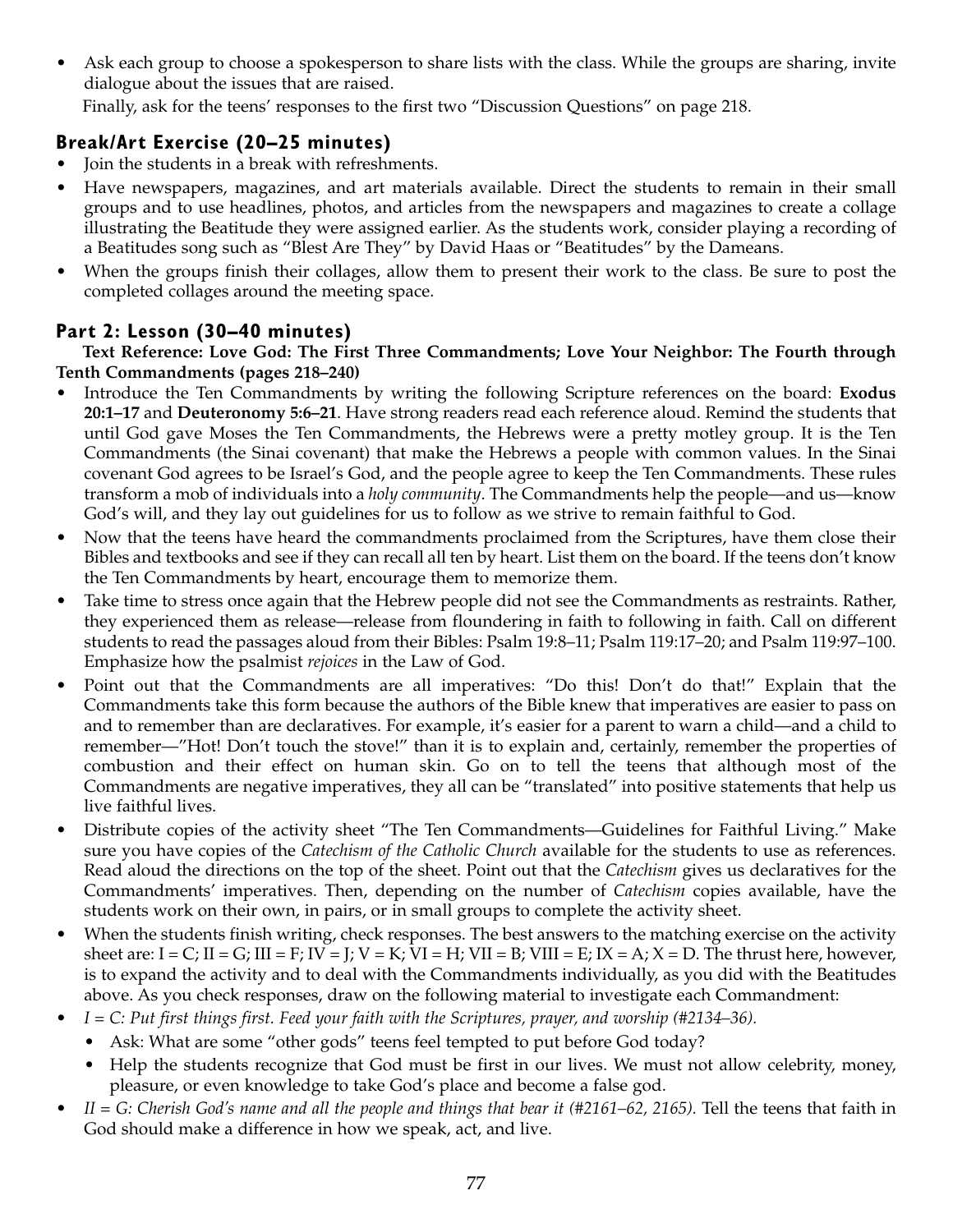- Take a moment to review the material on pages 222–223 to make sure the students understand why false oaths, blasphemy, perjury, cursing, and any use of God's name when we do not really intend to address or speak accurately about God violate the second commandment.
- *III = F: Make sure others have regular opportunities to rest and offer God their thanks and praise (#2194).* Remind the teens that God favored us first. Our worship simply returns the favor.
	- Have the teens write on a piece of paper everything they can remember doing on the previous Sunday. Direct them to note the activities on their list that they do nearly every Sunday, that they rarely do except on Sunday, and that they think help to refresh them and prepare them for the coming week. Discuss the results, noting all those things that mark Sunday as a special kind of day.
- *IV = J: Love, respect, and care for the family (#2202, 2207, 2212).* This command reminds us that, made in the image of the God of relationship, we are a people related to one another.
	- Ask: In what specific ways do you honor and respect your parents? Your teachers? The clergy? Do they show respect for you? If so, in what ways?
- *V = K: Work for justice. Be a peacemaker. Support and protect human rights (#2306, 2317).* Emphasize to the teens that all life comes from God, thus all life—from top to bottom, start to finish—is sacred. We must honor life and what makes for life: justice and peace.
	- Ask: What groups are working to support life?
	- Go on to review the text section "V. You Shall Not Kill" (pages 227–230) by encouraging the students to ask questions to clarify Church teachings on the various life issues.
	- Finally, give the students copies of the activity sheet "Moral Dilemmas Related to Life Issues" (page 312 in the TWE). Read the dilemmas as a class. Then, ask the students to show their response to the dilemma physically by moving somewhere along a continuum from "Absolutely Okay" to "Absolutely Wrong" that you have stretched across the room This allows you to move up and down the line to interview different students about their responses to each dilemma.
- *VI = H: Treat your own and others' sexuality as a gift, nothing to abuse or make fun of (#2333); IX = A: Be modest and pure (#2518, 2521–24).* We are sexual beings, who relate to God and others as women or men who are loving and loveable. Our sexual behavior expresses how we live. These commands tell us that sexual intercourse is permitted only between husband and wife, and that chastity is a virtue for us all.
	- Ask: How does the portrayal of sexuality in the media help or hinder efforts to abide by these two commandments?
- *VII = B: Recognize and respond to the needs of the poor and vulnerable (#244–47); X = D: Be happy about others' good fortune, not jealous (#2538–40).* Ask: What is your most treasured possession? Why? How important is it to you that others respect your possessions?
	- Explain that the seventh and tenth Commandments call us to live lives marked by justice and mercy, to respect what belongs to others, and to share what we have with those in need. They demand that we act with justice and have compassion for the poor.
	- Write the word "**Justice**" on the board and beneath it in three columns the words "**Commutative, Legal,** and **Distributive**." Ask the students to describe each type (see page 235).
- *VIII = E: Refuse to believe everything you hear on the radio or TV, but seek the truth. It's out there (#2512).* Remind the teens that bearing false witness means more than lying. It means destroying someone's reputation; jumping to conclusions about others; talking about others' faults, even if they are true; boasting or bragging; and flattery, if we use it to manipulate people. Jesus said, "I am the truth" (John 14:6). Lying, cheating, selfseeking, gossiping all dishonor the truth, and, therefore, dishonor the Son of God.
	- Ask: Why is gossiping so damaging to others? What's wrong with bragging about yourself? Bragging about others?

#### **Prayer Experience (10 minutes)**

- Have the students gather around the Paschal (Easter) Candle. Light the candle. Observe a few moments of silence.
- Lead the students in the St. Richard of Chichester's prayer "Day by Day" on page 241. If you are able, also play a recording of the song "Day by Day" from the soundtrack of *Godspell*.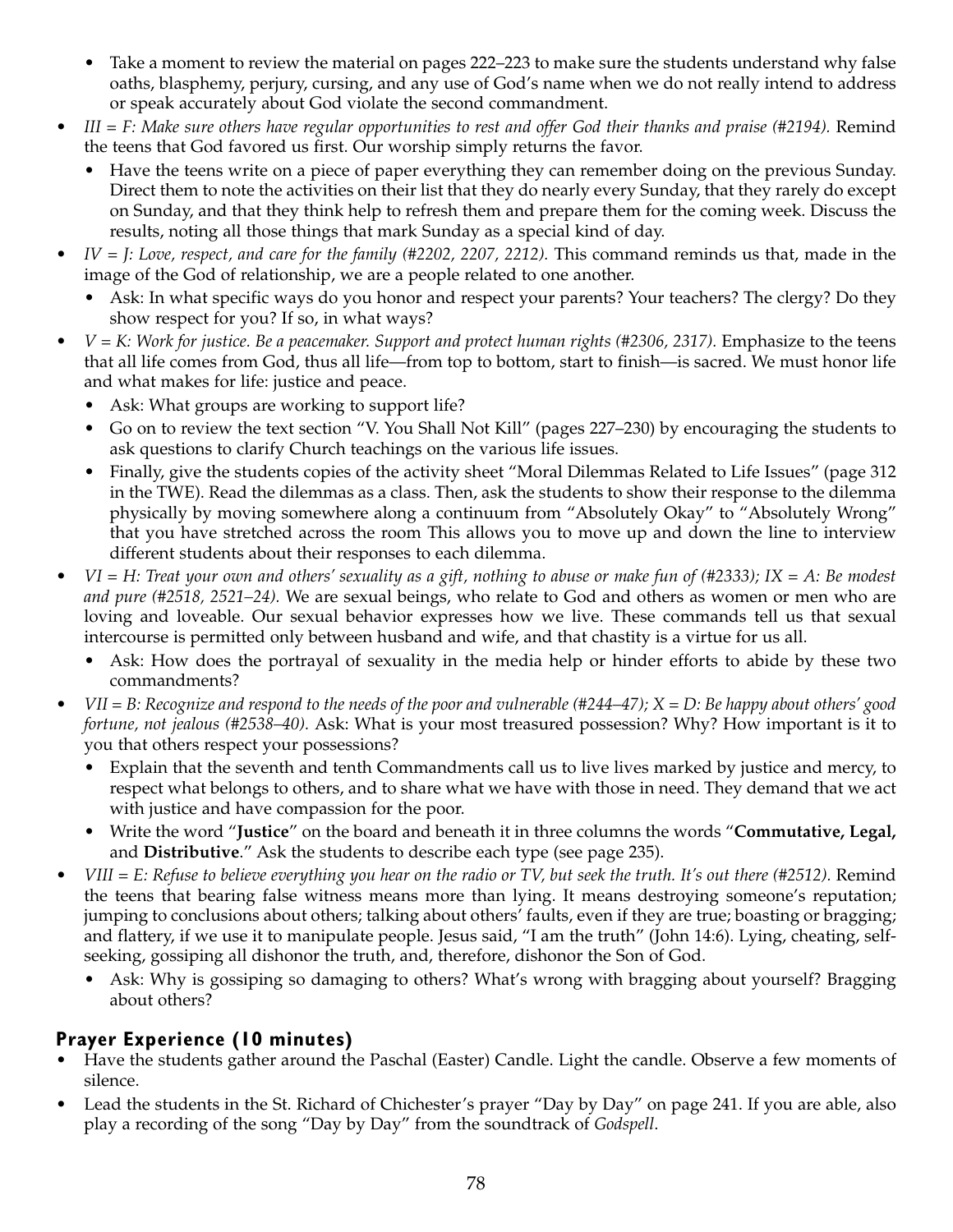#### **Conclusion (5 minutes)**

Encourage the students to learn the Ten Commandments and the Beatitudes by heart.

Have the students read Chapter 10: Prayer (pages 242–256) in preparation for their next session.

Tell the students to come prepared to share their favorite prayer with class and to write out their responses to the "Discussion Questions" on page 246 of Chapter 10.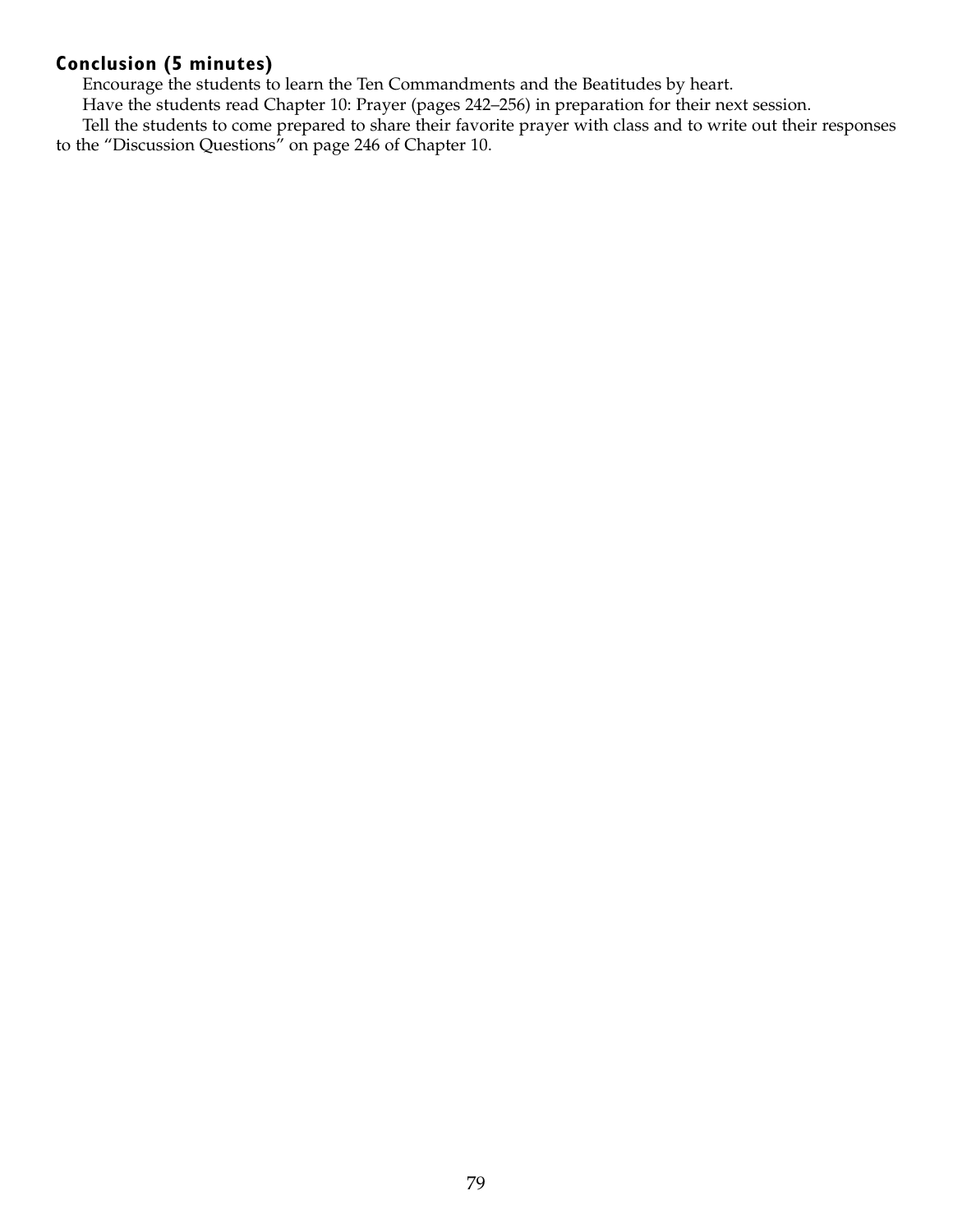

When you listed your blessings at the beginning of this session, you probably didn't list poverty, sorrow, lowliness, hunger, or persecution, did you? Probably not. But Jesus did. Jesus called all of them "blessings"—*Beatitudes*. Refresh your memory of the Beatitudes. Look for the hidden words in the puzzle—13 in all. Circle the words then use them to fill in the blanks. You may use a word more than once. Need help? Read Matthew 5:1–12. Count yourself blessed!

|            | B              | K                                                                                | $\bf{I}$     | N           | G              | D                         | $\overline{O}$                                                           | M            | T            | Q                         |  |  |
|------------|----------------|----------------------------------------------------------------------------------|--------------|-------------|----------------|---------------------------|--------------------------------------------------------------------------|--------------|--------------|---------------------------|--|--|
|            | L              | ${\bf F}$                                                                        | $\mathbf I$  | ${\bf N}$   | $\overline{O}$ | Q                         | $\mathbf L$                                                              | A            | $\mathbb{R}$ | D                         |  |  |
|            | E              | $\mathsf{C}$                                                                     | $\mathbf P$  | Z           | $\mathbf D$    | M                         | M                                                                        | Ζ            | $\mathbf{A}$ | E                         |  |  |
|            | S              | H                                                                                | $\mathbf Y$  | ${\bf N}$   | ${\bf P}$      | ${\bf E}$                 | $\overline{O}$                                                           | $\mathbf T$  | E            | T                         |  |  |
|            | S              | $\mathbf I$                                                                      | K            | W           | $\mathbb{R}$   | $\mathbb{R}$              | $\mathbf U$                                                              | L            | H            | $\mathbb{R}$              |  |  |
|            | E              | L                                                                                | $\mathbf S$  | E           | M              | $\mathsf{C}$              | $\mathbb{R}$                                                             | H            | T            | $\overline{O}$            |  |  |
|            | D              | D                                                                                | ${\bf P}$    | Y           | E              | Y                         | N                                                                        | U            | $\mathbb{R}$ | $\boldsymbol{\mathrm{F}}$ |  |  |
|            | $\mathbb{R}$   | $\mathbb{R}$                                                                     | $\mathbf I$  | $H_{\rm}$   | E              | $\boldsymbol{\mathrm{F}}$ | D                                                                        | N            | $\mathbf{A}$ | M                         |  |  |
|            | $\rm{O}$       | E                                                                                | $\mathbb{R}$ | E           | K              | ${\bf N}$                 | $\mathbf U$                                                              | G            | E            | $\overline{O}$            |  |  |
|            | $\overline{O}$ | ${\bf N}$                                                                        | $\bf{I}$     | $\mathbf P$ | E              | $\mathbf{A}$              | $\mathsf{C}$                                                             | ${\bf E}$    | H            | $\mathsf{C}$              |  |  |
|            | $\mathbf P$    | Z                                                                                | $\mathbf T$  | B           | $\mathbf T$    | H                         | $\mathbf I$                                                              | $\mathbb{R}$ | S            | $\mathbf T$               |  |  |
| ☆          |                |                                                                                  |              |             |                |                           |                                                                          |              |              |                           |  |  |
| of heaven. |                |                                                                                  |              |             |                |                           |                                                                          |              |              |                           |  |  |
| ☆          |                |                                                                                  |              |             |                |                           | are they who ______________________, for they will be _________________. |              |              |                           |  |  |
| *          |                | are the ____________________, for they shall inherit the _________________.      |              |             |                |                           |                                                                          |              |              |                           |  |  |
| ☆          |                | are they who hunger and thirst for righteousness, for they shall be satisfied.   |              |             |                |                           |                                                                          |              |              |                           |  |  |
| *          |                | are the merciful, for they will be shown ________________.                       |              |             |                |                           |                                                                          |              |              |                           |  |  |
| *          |                | are the clean of _______________________, for they will see __________________.  |              |             |                |                           |                                                                          |              |              |                           |  |  |
| *          |                | are the _______________ makers, for they will be called _________________of God. |              |             |                |                           |                                                                          |              |              |                           |  |  |
| *          |                | are they who are persecuted for the sake of righteousness, for theirs is the     |              |             |                |                           |                                                                          |              |              |                           |  |  |
|            |                |                                                                                  | of heaven.   |             |                |                           |                                                                          |              |              |                           |  |  |